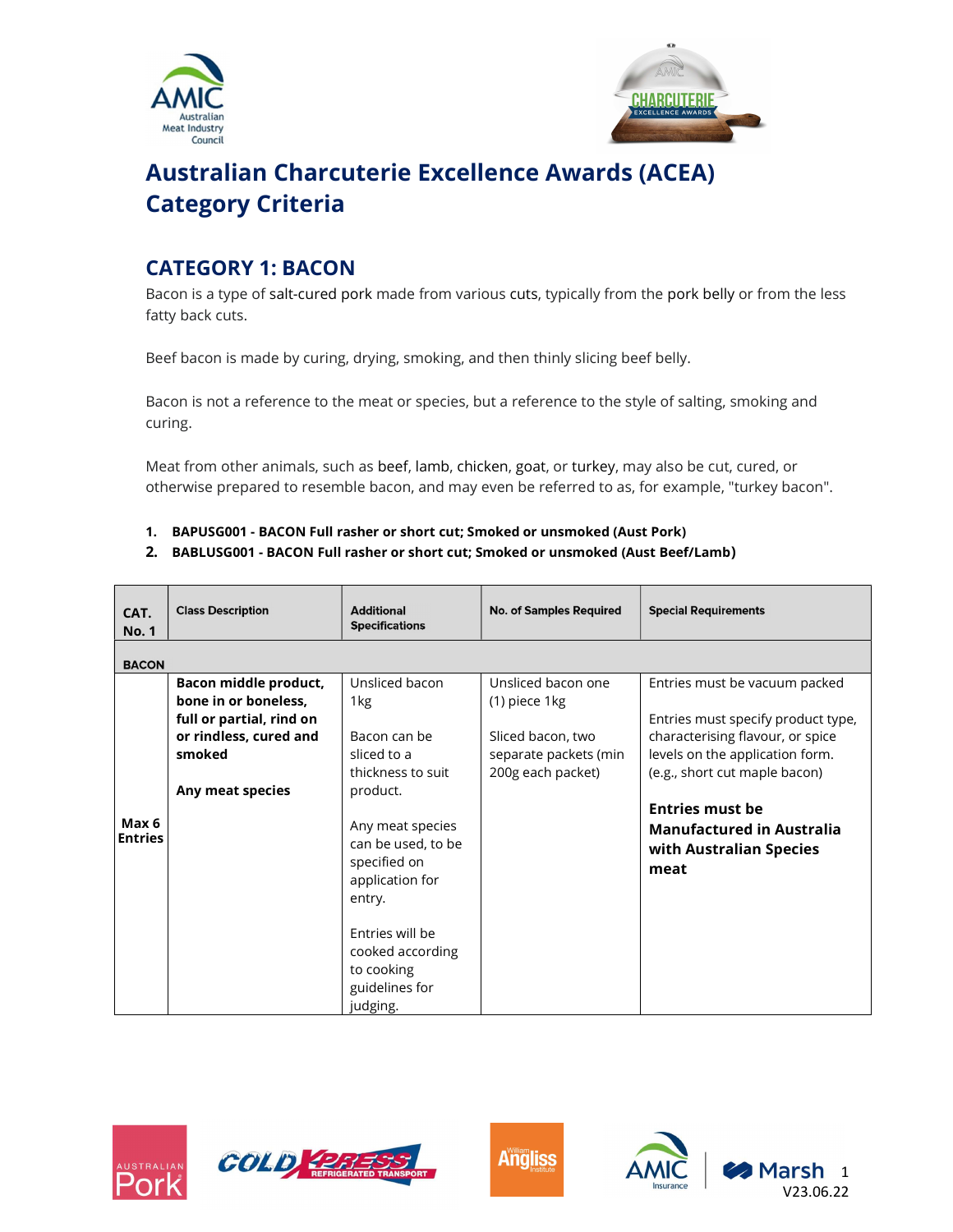



# CRITERIA:

# 1. Aroma and flavour (64 Points)

- a) **Aroma** Judged during cook and product taste test.
	- Is the aroma appealing to the senses?
	- If Is the aroma true to a specified description?
	- Did the taste linger with you?
- b) Flavour
	- **IF** Is the flavouring appealing?
	- Is the flavour true to specified description?
	- Did the taste linger with you?
	- **IF Its the texture even throughout the entire product?**

# 2. Workmanship (36 points)

- a) Texture
	- Fat pieces too thick, fat not bound, joining too strong
	- Is the meat ingredients, spices, herbs, and liquid combined evenly?
- a) **Colour** outside discolouration, colour too pale, colour too dark)
	- Does the product have a fresh, external appearance?
	- Does the product have good colour & bloom?
- a) Visual Appearance Uncooked Entries will be judged in the pack, uncooked.
	- **Does the product have a fresh, external appearance?**
	- Does the product appeal to you?
	- Does the product have good colour or bloom?
	- Is the pack presentable?
- b) Visual Appearance Cooked
	- Does the product appeal to you?
	- **Texture and Aroma?**
	- Is the shape distorted?

# b) Technical Composition

- Does the product have any of these visible Bone/cartilage/blood clots?
- **IF Its the product free from air pockets? Moisture Level**
- Does the product appear too moist or too dry?

# Volume Requirements

- Unsliced bacon one (1) piece
- Sliced bacon, two separate packets (min 200g each packet)

# Special Instructions

- Entries must be delivered in plain packaging with Best Before Date stated, and not have any commercial labelling/branding displayed.
- Labelling must verify ingredients and country of origin.
- Entries sent in branded packaging may face disqualification.
- Entries must provide cooking Instructions (if required).
- No store identification of any sort should be displayed on the entry.
- NO Smallgoods products will be returned to the entrant due to Food Safety provisions.







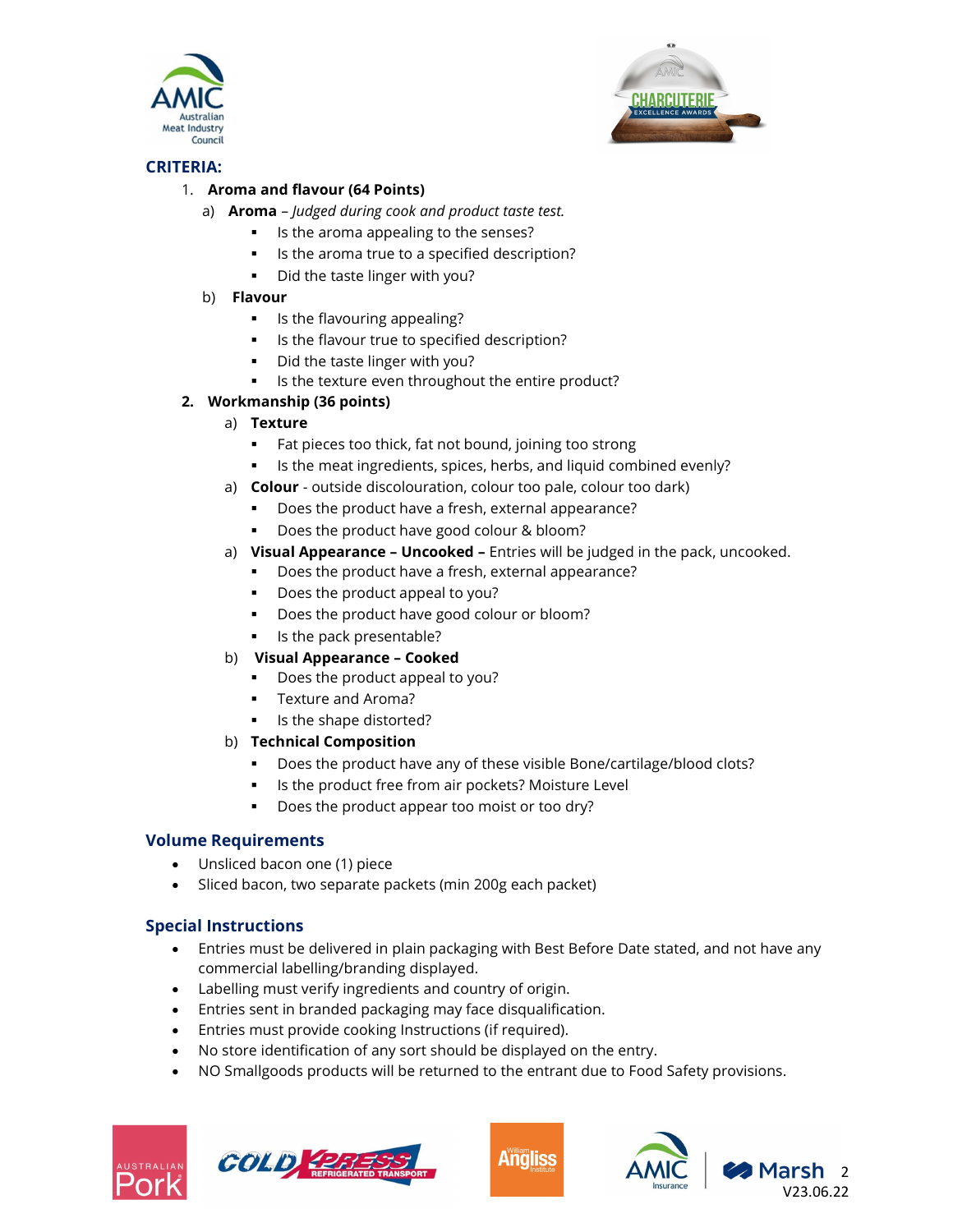



- Each entrant is responsible for the costs of smallgoods supplied.
- Judging will be based on the judging criteria.
	- $\circ$  In the event of a tied score the scores allocated to Texture and Flavor will be used to separate the contestants.
	- o The judges' decision will be final.
	- o Points only will be given on request when you call the office.
	- o Judging sheets will be provided on request.
- AMIC and the organising committee accepts no responsibility for any loss or damage to entries or to entrant's chances of winning the competition.
- All entrants must be willing to participate in publicity surrounding the competition.
- Promotions/advertising and any other publicity must clearly identify the winner and the competition year e.g. "2022 Australian Charcuterie Excellence Awards – "Category" Winner.
- All entries must adhere to **Standard 2.2.1 Meat and meat products**
- All entries must adhere to Standard 4.2.3 Production and Processing standards for meat.







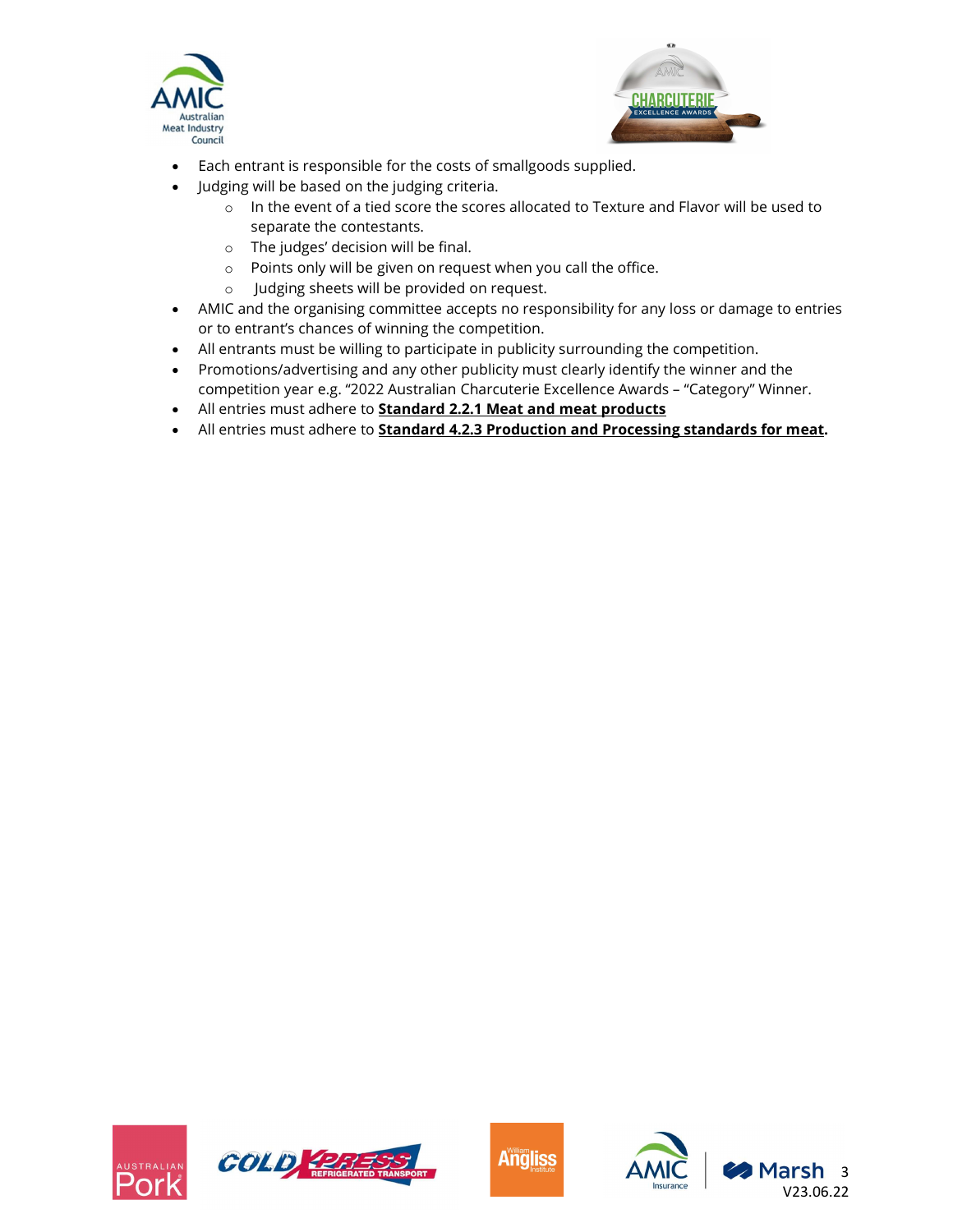



# CATEGORY 2: HAM

Ham is pork from a leg cut that has been preserved by wet or dry curing, with or without smoking. As a processed meat, the term "ham" includes both whole cuts of meat and ones that have been mechanically formed.

- 1. HBIAUSG001 HAM Whole piece; Shoulder, Leg, Bone-In; Rind on or Rindless (Aust Pork)
- 2. HSBAUSG001 HAM Whole piece; Shoulder, Leg, Semi-boneless; Rind on or Rindless (Aust Pork)
- 3. HBLAUSG001 HAM Whole piece; Shoulder, Leg, Boneless; Rind on or Rindless (Aust Pork)

| <b>CAT</b><br><b>No. 2</b> | <b>Class Description</b>                               | <b>Additional</b><br><b>Specifications</b>          | <b>No. of Samples Required</b>                                    | <b>Special Requirements</b>                                                                 |
|----------------------------|--------------------------------------------------------|-----------------------------------------------------|-------------------------------------------------------------------|---------------------------------------------------------------------------------------------|
| <b>HAM</b>                 |                                                        |                                                     |                                                                   |                                                                                             |
|                            | Hams, bone in, semi<br>boneless, and<br>boneless hams  | Leg ham derived<br>wholly from hind<br>leg of pork. | Bone in legs require<br>one (1/2) ham, not<br>cut. (Ham shank end | Entries must specify product<br>type, dominant flavour or<br>identifying characteristics on |
| Max 6<br>Entries           | All hams must be                                       | Shoulder ham is                                     | – Min 5kg)                                                        | application form (e.g.,<br>traditional bone in leg ham)                                     |
|                            | cured, fully cooked<br>and may or may not<br>be smoked | derived wholly<br>from front leg of<br>pork.        | Semi-boneless hams<br>(easy cut type)<br>require one (1/2)        | <b>Entries must be Australian</b><br>Pork                                                   |
|                            |                                                        |                                                     | ham, not cut – Min                                                | Entries must be manufactured                                                                |
|                            |                                                        | Bone in, semi<br>boneless and                       | 5kg)                                                              | in Australia                                                                                |
|                            |                                                        | formed.                                             | Boneless hams<br>require one (1/2)                                |                                                                                             |
|                            |                                                        |                                                     | ham, not cut or<br>sliced. (Not to be less<br>than 2kg total).    |                                                                                             |

# CRITERIA:

# 1. Aroma and flavour (64 Points)

- c) Aroma Judged during cook and product taste test.
	- Is the aroma appealing to the senses?
	- Is the aroma true to a specified description?
	- **Did the aroma linger with you?**
- d) Flavour
	- **IF** Is the flavouring appealing?
	- Is the flavour true to specified description?
	- Did the taste linger with you?
	- Is the texture even throughout the entire product?

# 2. Workmanship (36 points)

- b) Texture
	- Is the texture even throughout the entire product?
- a) **Colour** outside discolouration, colour too pale, colour too dark)









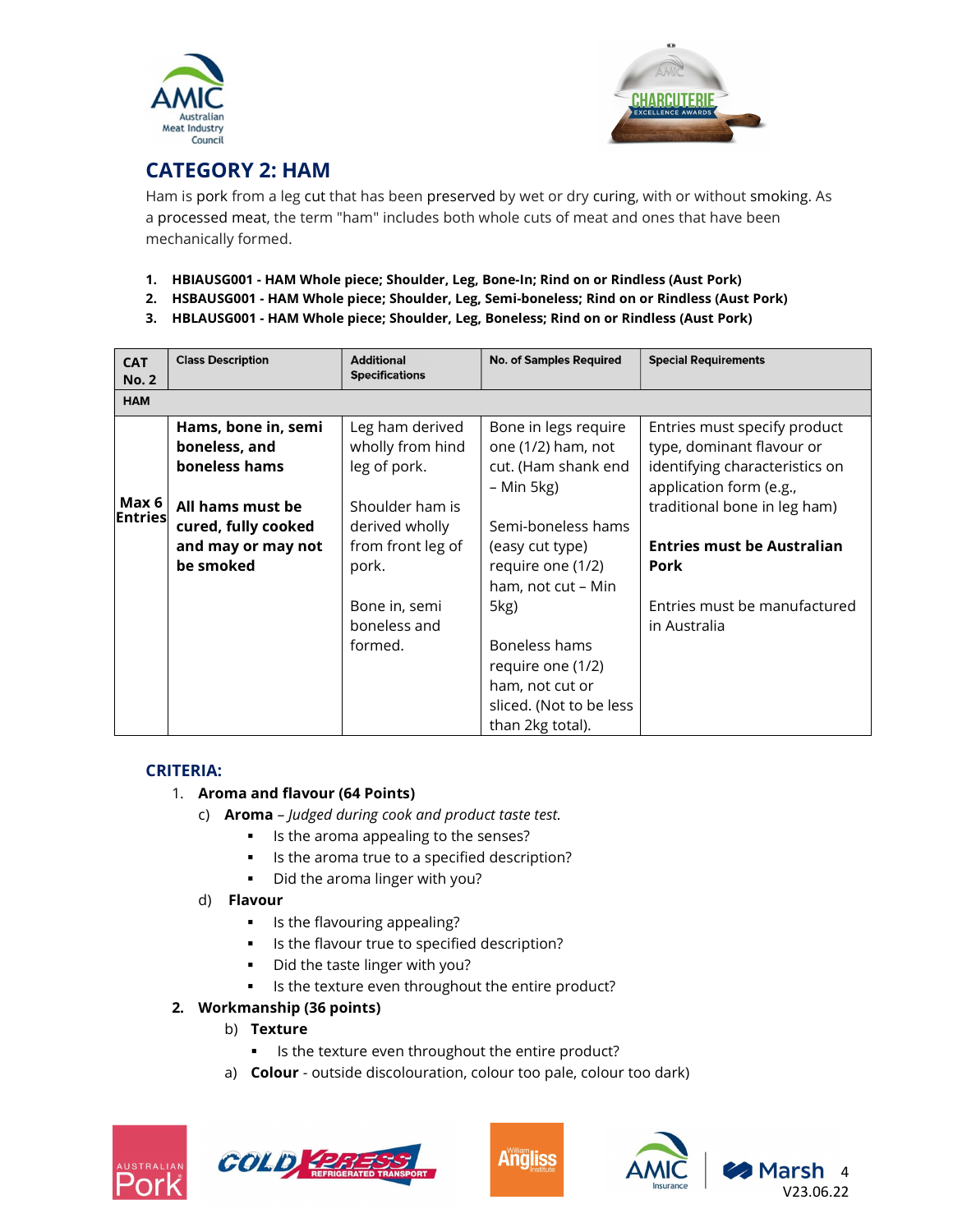



- Does the product have a fresh, external appearance?
- Does the product have good colour & bloom?
- b) Visual Appearance Entries will be judged in the pack.
	- Does the product have a fresh, external appearance?
	- Does the product appeal to you?
	- Does the product have good colour or bloom?
	- Is the pack presentable?
	- **Texture and Aroma?**
	- Is the shape distorted?

# c) Technical Composition

- Does the product have any of these visible Bone/cartilage/blood clots?
- **IF Its the product free from air pockets? Moisture Level**
- Does the product appear too moist or too dry?

# VOLUME REQUIRMENTS

- Bone in legs require one  $(1/2)$  ham, not cut. (Ham shank end Min 5kg)
- Semi-boneless hams (easy cut type) require one (1/2) ham, not cut Min 5kg)
- Boneless hams require one (1/2) ham, not cut or sliced. (Not to be less than 2kg total).

# SPECIAL INSTRUCTIONS

- Entries must be delivered in plain packaging with Best Before Date stated, and not have any commercial labelling/branding displayed.
- Labelling must verify ingredients and country of origin.
- Entries sent in branded packaging may face disqualification.
- Entries must provide cooking Instructions (if required).
- No store identification of any sort should be displayed on the entry.
- No Smallgoods products will be returned to the entrant due to Food Safety provisions.
- Each entrant is responsible for the costs of smallgoods supplied.
- Judging will be based on the judging criteria.
	- $\circ$  In the event of a tied score the scores allocated to Texture and flavor will be used to separate the contestants.
	- o The judges' decision will be final.
	- o Points only will be given on request when you call the office.
	- o Judging sheets will be provided on request.
- AMIC and the organising committee accepts no responsibility for any loss or damage to entries or to entrant's chances of winning the competition.
- All entrants must be willing to participate in publicity surrounding the competition.
- Promotions/advertising and any other publicity must clearly identify the winner and the competition year e.g. "2022 Australian Charcuterie Excellence Awards – "Category" Winner.
- All entries must adhere to **Standard 2.2.1 Meat and meat products**
- All entries must adhere to **Standard 4.2.3 Production and Processing standards for meat.**







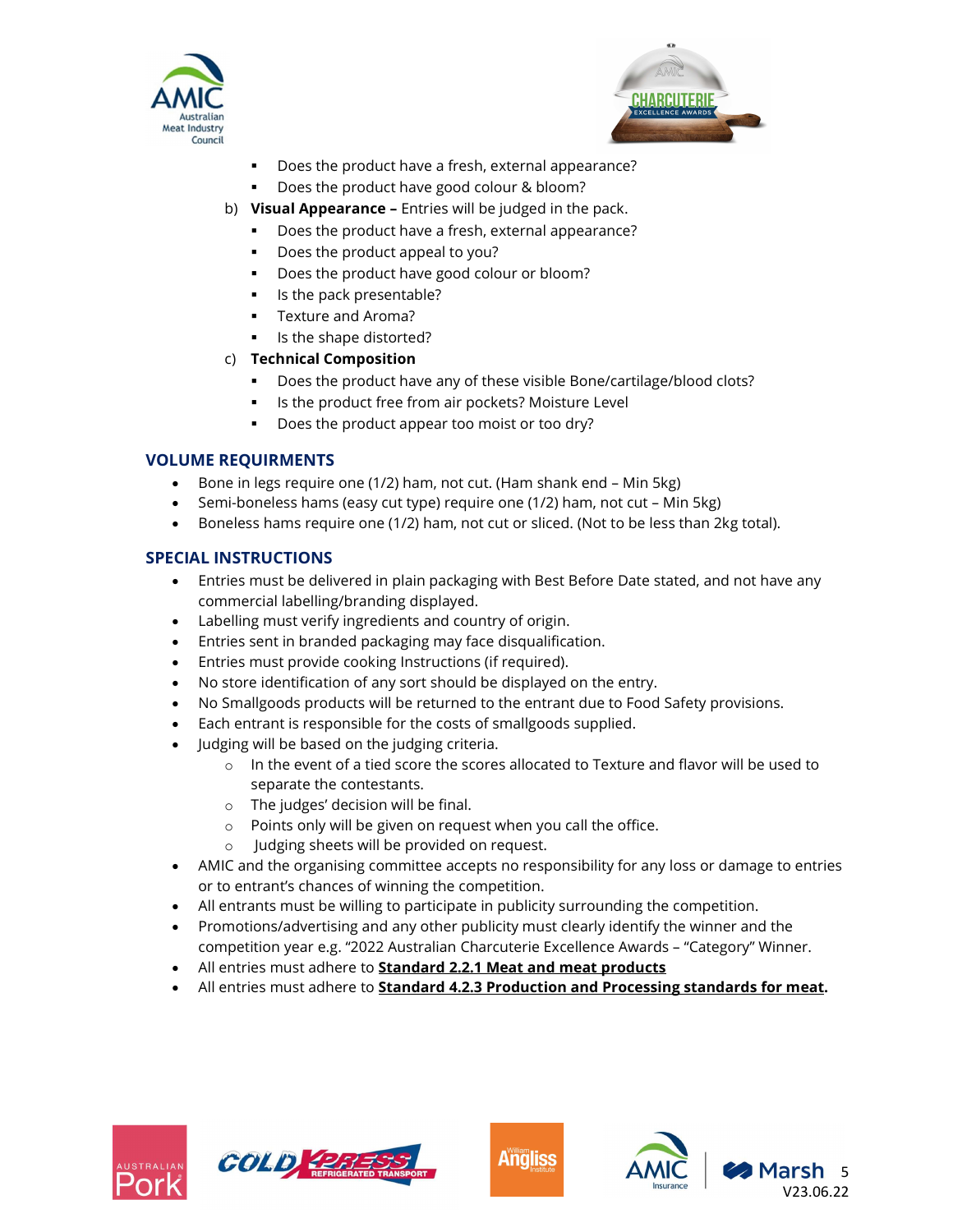



# CATEGORY 3: CATEOGROY: UNCOOKED COMMINUTED FERMENTED MEATS (UCFM) & COOKED COMMINUTED FERMENTED MEATS

Fermented (UCFM) meat is an important preservation process which has evolved for meat but is rarely used alone. A particularly common form of fermented meat product is the sausage, with notable examples including chorizo, salami, sucuk, pepperoni.

- Uncooked comminuted meats are sausages manufactured by a series of processes which can involve fermenting, maturing, smoking, drying or other approved methods of preservation.
- Cooked comminuted fermented meats is similar to that of UCFM (manufacturing process), except that a cooking or heating step is introduced following fermentation or after maturation.
- 1. UCFMSG001 Uncooked Comminuted Fermented Meats (Whole piece; Smoked, Dried or Non-smoked)
- 2. CCFMSG001 Cooked Comminuted Fermented Meats (Whole piece; Smoked, Dried or Non-smoked)

| <b>CAT</b><br><b>No. 3</b> | <b>Class Description</b>                                                                                                                                                                                                                                                                                                                                                                                                                                                                                                                                                                                                              | <b>Additional</b><br><b>Specifications</b>                                                                                             | <b>No. of Samples Required</b>                                  | <b>Special Requirements</b>                                                                                                                                                                                                                                                                                                              |  |
|----------------------------|---------------------------------------------------------------------------------------------------------------------------------------------------------------------------------------------------------------------------------------------------------------------------------------------------------------------------------------------------------------------------------------------------------------------------------------------------------------------------------------------------------------------------------------------------------------------------------------------------------------------------------------|----------------------------------------------------------------------------------------------------------------------------------------|-----------------------------------------------------------------|------------------------------------------------------------------------------------------------------------------------------------------------------------------------------------------------------------------------------------------------------------------------------------------------------------------------------------------|--|
|                            | <b>FERMENTED / NON FERMENTED</b>                                                                                                                                                                                                                                                                                                                                                                                                                                                                                                                                                                                                      |                                                                                                                                        |                                                                 |                                                                                                                                                                                                                                                                                                                                          |  |
| Max 6<br><b>Entries</b>    | Salami Products<br><b>Fermented UCFM/</b><br>Uncooked comminuted<br>meats type products<br>Fermented UCFM/Uncooked<br>comminuted meats are<br>sausages manufactured by a<br>series of processes which<br>can involve fermenting,<br>maturing, smoking, drying or<br>other approved methods of<br>preservation<br>(e.g., Danish, Hungarian<br>sopressa, etc.)<br><b>Cooked comminuted</b><br>fermented meats<br>Comminuted meat products<br>include a wide range of<br>consumable sausages:<br>frankfurters, bologna,<br>luncheon meats, smoked<br>sausage, bratwursts, fresh<br>sausage, ground meat, dry<br>sausages and many others | Cured.<br>Smoked.<br>drying or not<br>smoked<br>(Process)<br>Natural or<br>fibrous<br>casings<br>Type of meat<br>(beef, pork,<br>lamb) | Any shape or size,<br>two (2) full pieces not<br>cut or sliced. | Entries must specify product<br>type, casing and any<br>characterising flavour, spice or<br>identifying characteristics on<br>the application for entry.<br>Entries must specify if cured,<br>smoked or non-smoked on<br>application form.<br><b>Entries must be</b><br><b>Manufactured in Australia</b><br>with Australian Species meat |  |







Marsh 6 V23.06.22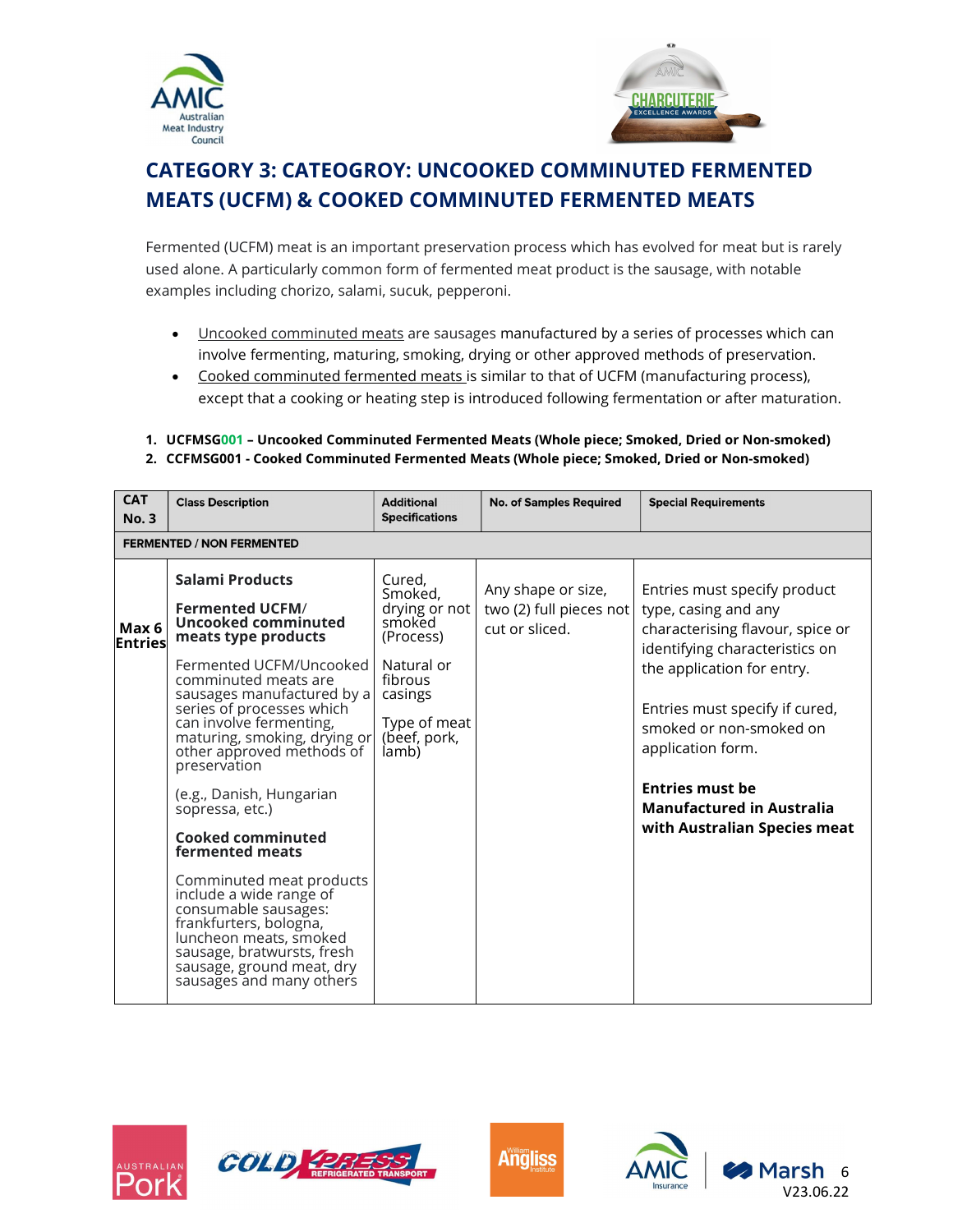



# CRITERIA:

# 1. Aroma and flavour (64 Points)

- e) Aroma
	- Is the aroma appealing to the senses?
	- Is the aroma true to a specified description?
	- Did the aroma linger with you?
- f) Flavour (salty, slightly sour, sour, sweet)
	- **IF** Is the flavouring appealing?
	- Is the flavour true to specified description?
	- Did the taste linger with you?
	- **IF Its the texture even throughout the entire product?**

# 2. Workmanship (36 points)

- a) Texture
	- **Fat pieces too thick, fat not bound, joining too strong**
	- Casing condition of the casing, incorrect casing, casing hard to peel
	- Is the texture even throughout the entire product?
	- Is the meat ingredients, spices, herbs combined evenly?
- b) **Colour** outside discolouration, colour too pale, colour too dark)
	- Does the product have an appealing external appearance?
	- Does the product have good colour & bloom?

# c) Visual Appearance

- Does the product have an appealing, external appearance?
- Does the product appeal to you?
- Does the product have good colour or bloom?
- Is the pack presentable?
- **Texture?**
- Is the shape distorted?

# d) Technical Composition

- Does the product have any of these visible Bone/cartilage/blood clots?
- **IF Its the product free from air pockets? Moisture Level**
- Does the product appear too moist or too dry?
- **Curing mix composition**
- salt concentration and spices
- **Sausage diameter**

# VOLUME REQUIREMENTS

Any shape or size, two (2) full pieces not cut or sliced.

# SPECIAL INSTRUCTIONS

- Entries must be delivered in plain packaging with Best Before Date stated, and not have any commercial labelling/branding displayed.
- Labelling must verify ingredients and country of origin.









7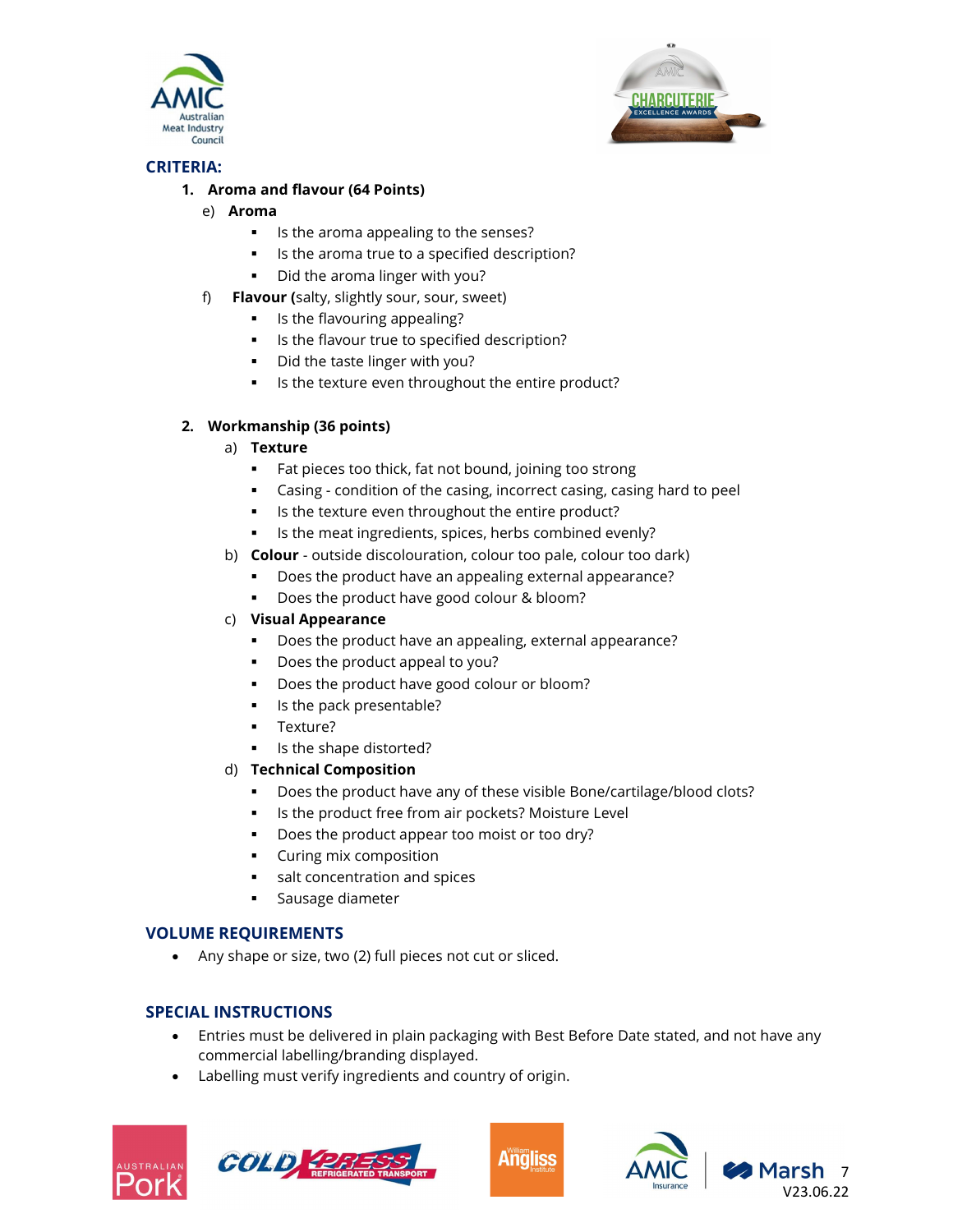



- Entries sent in branded packaging may face disqualification.
- Entries must provide cooking Instructions (if required).
- No store identification of any sort should be displayed on the entry.
- NO Smallgoods products will be returned to the entrant due to Food Safety provisions.
- Each entrant is responsible for the costs of smallgoods supplied.
- Judging will be based on the judging criteria.
	- o In the event of a tied score the scores allocated to Texture and Flavor will be used to separate the contestants.
	- o The judges' decision will be final.
	- o Points only will be given on request when you call the office.
	- o Judging sheets will be provided on request.
- AMIC and the organising committee accepts no responsibility for any loss or damage to entries or to entrant's chances of winning the competition.
- All entrants must be willing to participate in publicity surrounding the competition.
- Promotions/advertising and any other publicity must clearly identify the winner and the competition year e.g. "2022 Australian Charcuterie Excellence Awards – "Category" Winner.

# REGULATION:

All UCFM Products entered must comply with **Standard 4.2.3 - Production and Processing Standard** for Meat. Divisions 1 to 3 are applicable to all meat and ready-to-eat meat producers and Clause 5 of Division 3 sets out additional requirements for UCFM manufacturers.

# Additional requirements for UCFM

- 1. A UCFM must be produced in accordance with a food safety management system (FSP) which has been verified and audited to ensure the number of E. coli organisms in the final UCFM product complies with the microbiological limits in Standard 1.6.1 of the Code and demonstrates that the production process handles the variations of E. coli contamination in the ingoing raw meat ingredients.
- 2. As part of the validation or verification requirements of the FSP, the number of E. coli organisms must be recorded for the raw meat ingredients used to make a UCFM and in the product after fermentation and any other subsequent process.
- 3. During UCFM production the following must be monitored and recorded at suitable frequencies:
	- the pH of a fermenting UCFM; and
	- the temperature and time of fermentation of UCFM; and
	- the temperature and time of maturation/drying of UCFM; and
	- the temperature and time of smoking of UCFM; and
	- the weight loss or water activity
- 4. The measurements recorded must be kept for 12 months after the use-by date or best-before date of a UCFM.
- 5. The fermentation of a UCFM must be initiated through the use of a suitable starter culture.
- 6. A previously fermented or fermenting meat must not be used as a starter culture or an ingredient in a UCFM.
- 7. All entries must adhere to **Standard 2.2.1 Meat and meat products**







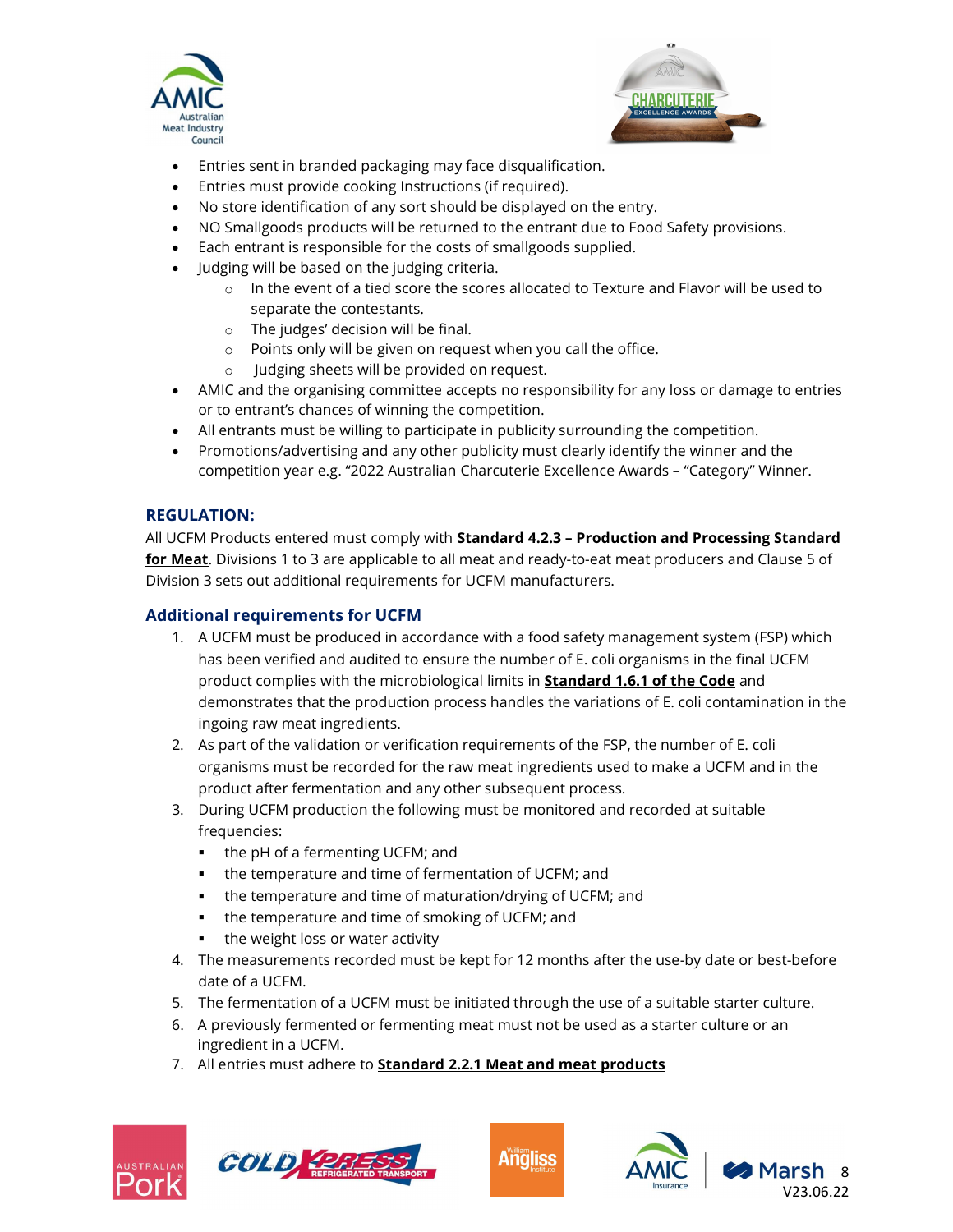



# CATEGORY 4: DRY/CURED

Cured meat is meat that has been preserved through ageing, drying, curing, salting, brining, or smoking.

Dried meats are low moisture, air- or oven-dried products. Dry curing involves applying a curing mix directly on the meat and then keeping it temperature controlled while it cures.

- 1. DCSG001 CURED MEATS
- 2. DCSG001 JERKY & BILTONG

| <b>CAT</b><br><b>No. 4</b> | <b>Class Description</b>                                                                                                                     | <b>Additional</b><br><b>Specifications</b>                                                                                                                                  | <b>No. of Samples Required</b>                                           | <b>Special Requirements</b>                                                                                                                                                                                                                                                                                                                                  |  |  |
|----------------------------|----------------------------------------------------------------------------------------------------------------------------------------------|-----------------------------------------------------------------------------------------------------------------------------------------------------------------------------|--------------------------------------------------------------------------|--------------------------------------------------------------------------------------------------------------------------------------------------------------------------------------------------------------------------------------------------------------------------------------------------------------------------------------------------------------|--|--|
|                            | <b>DRIED / CURED</b>                                                                                                                         |                                                                                                                                                                             |                                                                          |                                                                                                                                                                                                                                                                                                                                                              |  |  |
| Max 6<br><b>Entries</b>    | <b>Cured products:</b><br>(e.g., Whole piece;<br>Prosciutto, Pancetta,<br>Coppa, Bresaola,<br>Basturma). Flavour and<br>meat to be specified | Maybe cured or<br>dried, may be<br>smoked or not<br>smoked, whole<br>muscle products,<br>not reformed or<br>manufactured<br>meat<br><b>Any meat Species</b><br>can be used. | Any shape or size,<br>two (2) full pieces, not<br>cut or sliced. 1kg min | Entries must specify product<br>type, any characterising<br>flavour, spice or identifying<br>characteristics on the<br>application form. (e.g.,<br>prosciutto, boneless pork leg<br>cured and air dried).<br><b>Entries must be</b><br><b>Manufactured in Australia</b><br>with Australian Species meat                                                      |  |  |
|                            | <b>Dried Products:</b><br>(i.e., Jerky and Biltong<br>Strips)                                                                                | Meat that has<br>been salted,<br>spiced, and then<br>dried, smoked, or<br>not smoked<br>(process).<br><b>Any meat Species</b><br>can be used.                               | Min. two (2) separate<br>packets, min 500g<br>total.                     | Entries must specify animal<br>content (meat species), product<br>type, any dominant flavor, heat<br>intensity (from 1 low - 10 very<br>spicey), spice or identifying<br>characteristics on application<br>form.<br>(e.g., Spicy +8 Beef Jerky - Chili<br>Rum)<br><b>Entries must be</b><br><b>Manufactured in Australia</b><br>with Australian Species meat |  |  |









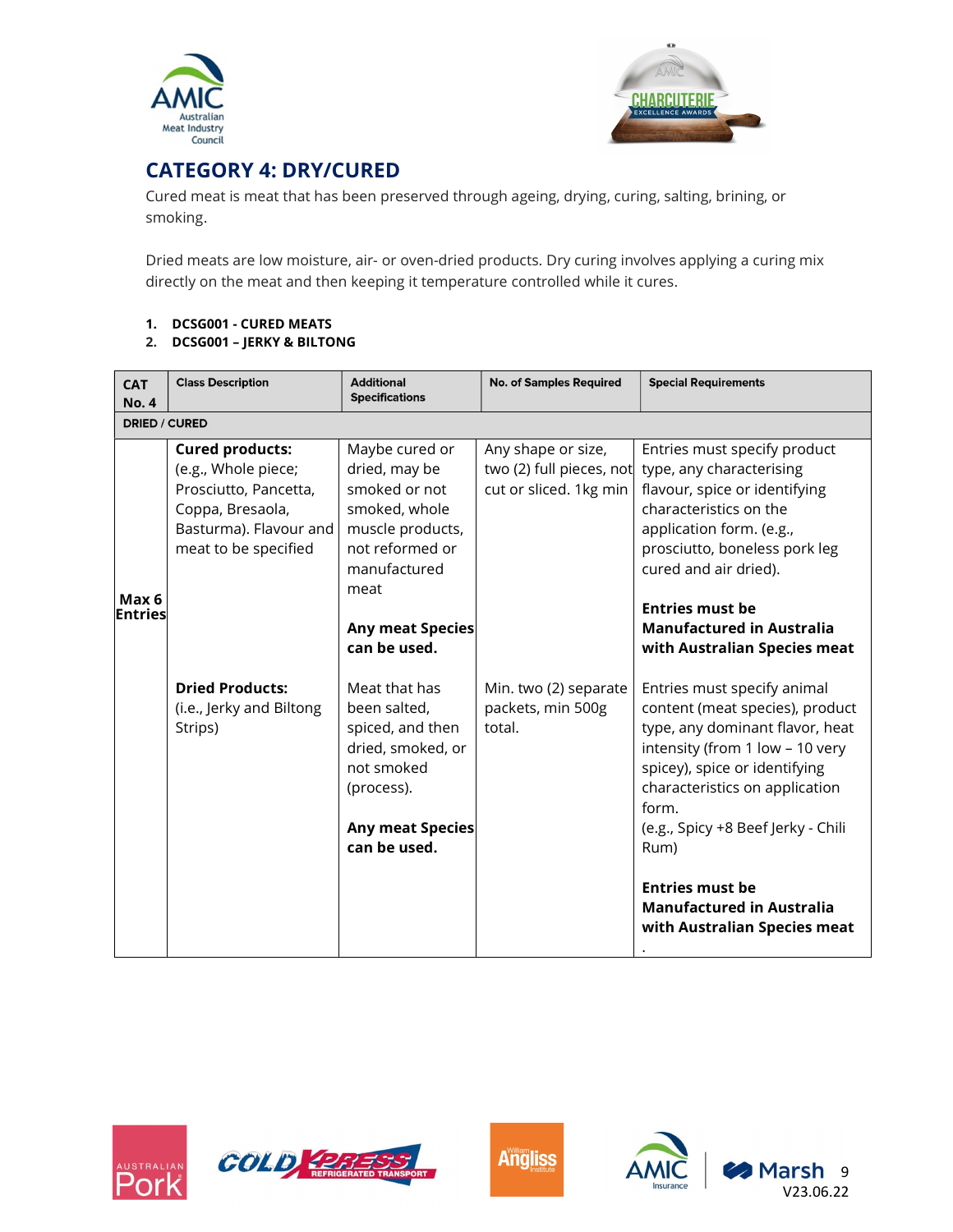



# JUDGING CRITERIA

#### 1. Aroma and flavour (64 Points)

- a) Aroma
	- Is the aroma appealing to the senses?
	- Is the aroma true to a specified description?
	- Did the taste linger with you?

#### b) Flavour

- **IF** Is the flavouring appealing?
- Is the flavour true to specified description?
- Did the taste linger with you?
- **IF Its the texture even throughout the entire product?**

#### 2. Workmanship (36 points)

#### a) Texture

- **Fat pieces too thick, fat not bound, joining too strong**
- Casing condition of the casing, incorrect casing, casing hard to peel
- Is the texture even throughout the entire product?
- Is the meat ingredients, spices, herbs?

#### b) Colour

- outside discolouration, colour too pale, colour too dark
- **External appearance?**
- Does the product have good colour?

#### c) Visual Appearance

- Does the product an appealing external appearance?
- **Does the product appeal to you?**
- Is the pack presentable?
- **Texture and Aroma?**
- Is the shape distorted?

# d) Technical Composition

- Does the product have any of these visible Bone/cartilage/blood clots?
- **IF Its the product free from air pockets? Moisture Level**
- Does the product appear too moist or too dry?

# VOLUME REQUIREMENTS

- Cured products Any shape or size, two (2) full pieces, not cut or sliced. 1kg min
- Dried Products Min. two (2) separate packets, min 500g total.

# SPECIAL INSTRUCTIONS

- Entries must be delivered in plain packaging with Best Before Date stated, and not have any commercial labelling/branding displayed.
- Labelling must verify ingredients and country of origin.
- Entries sent in branded packaging may face disqualification.
- Entries must provide cooking Instructions (if required).
- No store identification of any sort should be displayed on the entry.







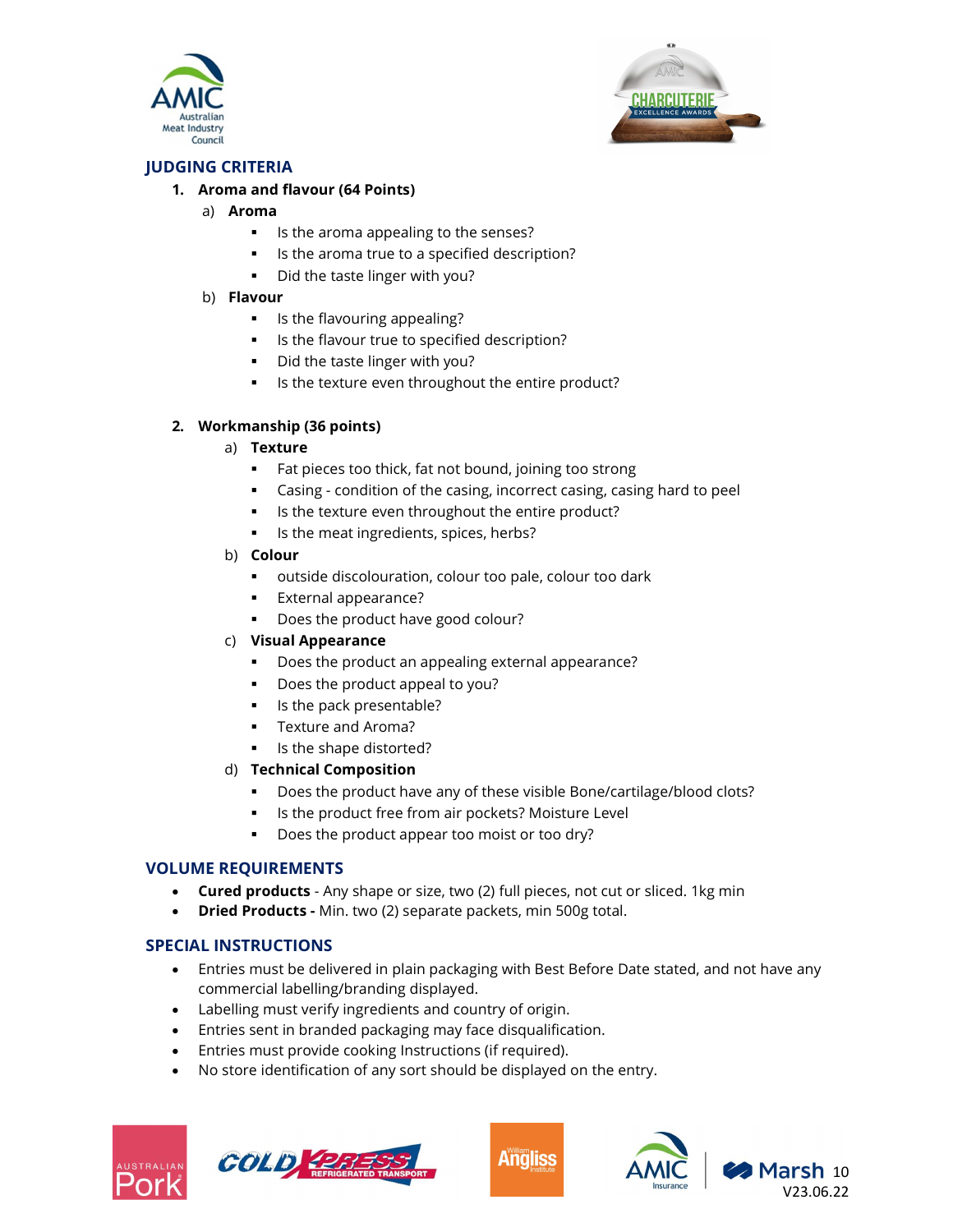



- NO Smallgoods products will be returned to the entrant due to Food Safety provisions.
- Each entrant is responsible for the costs of smallgoods supplied.
- Judging will be based on the judging criteria.
	- $\circ$  In the event of a tied score the scores allocated to Texture and Flavour will be used to separate the contestants.
	- o The judges' decision will be final.
	- o Points only will be given on request when you call the office.
	- o Judging sheets will be provided on request.
- AMIC and the organising committee accepts no responsibility for any loss or damage to entries or to entrant's chances of winning the competition.
- All entrants must be willing to participate in publicity surrounding the competition.
- Promotions/advertising and any other publicity must clearly identify the winner and the competition year e.g. "2022 Australian Charcuterie Excellence Awards – "Category" Winner.
- All entries must adhere to **Standard 2.2.1 Meat and meat products**
- All entries must adhere to **Standard 4.2.3 Production and Processing standards for meat.**







Marsh 11 V23.06.22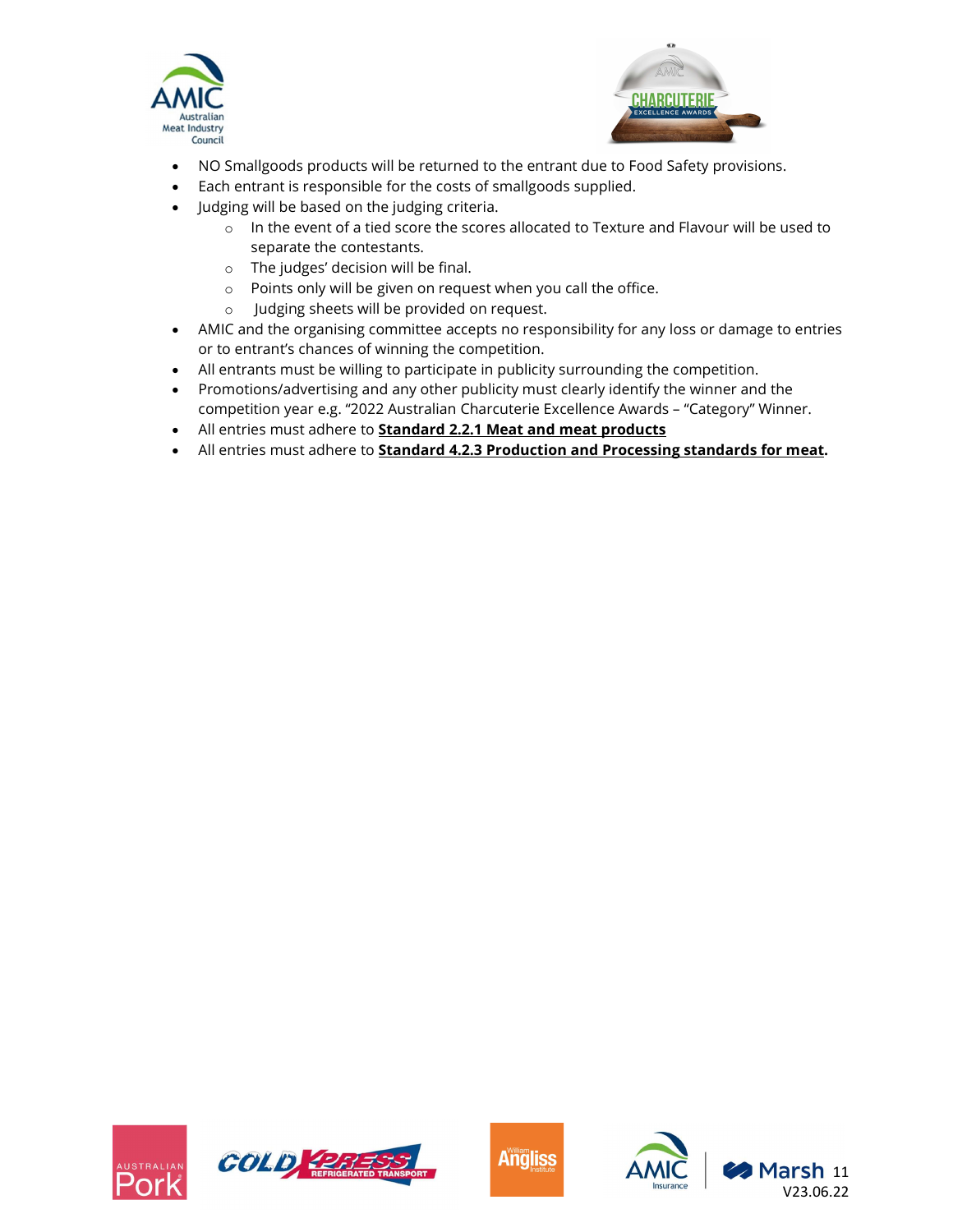



# CATEGORY 5: GENERAL SMALLGOODS MANUFACTURED MEAT

Cured and cooked products which are cured and then cooked include muscle meats and emulsified meat packed in an edible casing.

#### 1. GSSG001 – GENERAL SMALLGOODS Manufactured meat products. Any diameter casings. Fully cooked (i.e. Polish Kielbasa, Krensky, Frankfurters, Weisswurst, Strasbourg, Mortadella, Kabana)

| <b>CAT</b><br><b>No.5</b>         | <b>Class Description</b>                                                                                                                                                                                                 | <b>Additional</b><br><b>Specifications</b>                                                                                                                                | <b>No. of Samples Required</b>                                                                                                                                   | <b>Special Requirements</b>                                                                                                                                                                                                      |  |
|-----------------------------------|--------------------------------------------------------------------------------------------------------------------------------------------------------------------------------------------------------------------------|---------------------------------------------------------------------------------------------------------------------------------------------------------------------------|------------------------------------------------------------------------------------------------------------------------------------------------------------------|----------------------------------------------------------------------------------------------------------------------------------------------------------------------------------------------------------------------------------|--|
| <b>OTHER CHARCUTERIE PRODUCTS</b> |                                                                                                                                                                                                                          |                                                                                                                                                                           |                                                                                                                                                                  |                                                                                                                                                                                                                                  |  |
| Max 6<br><b>Entries</b>           | <b>General Smallgoods</b><br><b>Manufactured Meat</b><br>products, any<br>diameter casing. Fully<br>Cooked<br>(e.g., Strasbourg, Bung<br>Fritz, Mettwurst,<br>Mortadella Frankfurts,<br>Polish Kielbasa,<br>Kabana etc.) | Products which<br>require to be<br>heated prior to<br>consumption<br>must be labelled<br>with cooking<br>instructions.<br>Other meat<br>products to be<br>consumed as is. | Manufactured meats<br>must be appropriate<br>size and shape based<br>on product type and<br>require two (2)<br>pieces/packet.<br>Minimum 500g per<br>piece/pack. | Entries must specify product<br>type, casing, dominant flovour,<br>spice or identifying<br>characteristics on application<br>form.<br><b>Entries must be</b><br><b>Manufactured in Australia</b><br>with Australian Species meat |  |

# JUDGING CRITERIA:

- 1. Aroma and flavour (64 Points)
	- a) Aroma
		- Is the aroma appealing to the senses?
		- Is the aroma true to a specified description?
		- Did the aroma linger with you?

#### b) Flavour

- **IF** Is the flavouring appealing?
- **IF Its the flavour true to specified description?**
- **Did the taste linger with you?**
- Is the texture even throughout the entire product?

# 2. Workmanship (36 points)

- a) Texture (if applicable to product)
	- Fat pieces too thick, fat not bound, joining too strong
	- Casing condition of the casing, incorrect casing, casing hard to peel
	- **IF Its the texture even throughout the entire product?**
	- Is the meat ingredients, spices, herbs, and liquid combined evenly?
- b) Colour outside discolouration, colour too pale, colour too dark)
	- Does the product have a fresh, external appearance?